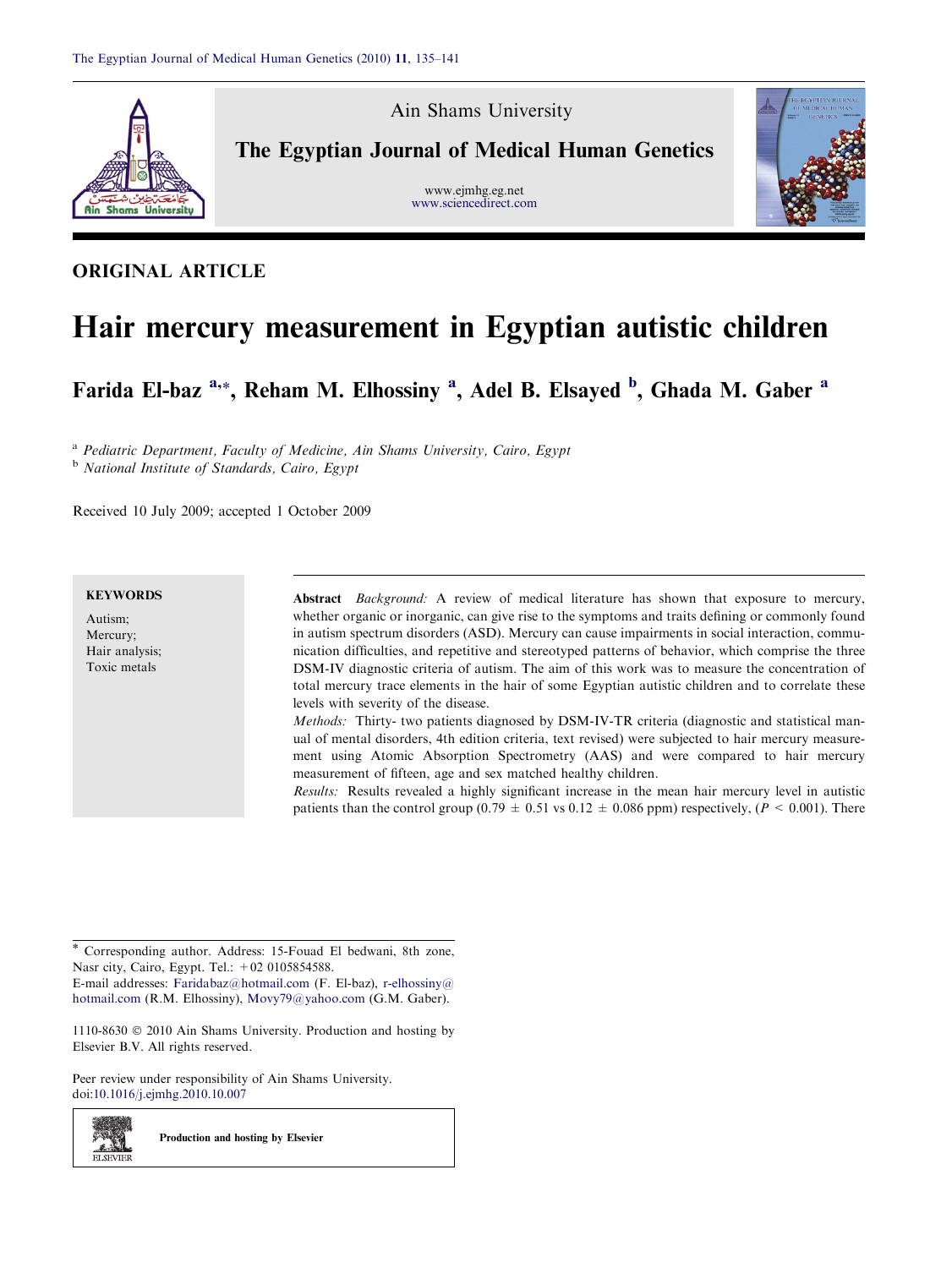was a significant increase of mercury level in autistic children who received routine and additional vaccines, and there was mild yet not significant increase in mercury level in patients with maternal history of dental amalgam and high fish consumption during pregnancy and also in autistic children whose mother received anti-D.

Conclusion: There was a higher concentration of mercury levels in the hair of children with autism as compared to the age and sex matched healthy controls. Hair analysis is of potential usefulness for determination of mercury level and offering a chance for intervention to treat by chelation therapy.

© 2010 Ain Shams University. Production and hosting by Elsevier B.V. All rights reserved.

#### 1. Introduction

Autism spectrum disorders encompass a spectrum of developmental disorders characterized by impairment in several behavior domains. There is usually impairment in the development of language, communications and reciprocal social interaction, together with a restricted repertoire. Onset is typically before age of 3 years [\[1\].](#page-5-0) While genetic factors are clearly important, as indicated by high concordance rates among twins and siblings, they alone cannot account for an epidemic that developed in the relatively short period of 10–20 years [\[2\]](#page-5-0). Thus environmental factors are very likely to account for the major portion of the increased prevalence of autism. Exposure to xenobiotics is an inevitable feature of contemporary life driven by an ever increasing number of threatening chemicals found in air, water and food supplies and other materials we come in contact with during our daily routine [\[3\].](#page-5-0)

Heavy metals, such as arsenic, lead and mercury, listed as the three highest priority hazardous substances by the US Department of Health and Human Services is of particularly high concern, since even low levels are associated with neurological impairments, including attention-deficit hyperactivity disorder (ADHD) and lower IQ. Other heavy metals (cadmium, antimony, manganese, nickel, etc.) exert similar effect [\[4\]](#page-5-0). Mercury is a well-known neurotoxin. There are three kinds of mercury exposure: elemental mercury poisoning, inorganic mercury poisoning and organic mercury poisoning. Organic mercury is the most toxic [\[5\]](#page-5-0). A review of medical literature has shown that exposure to mercury, whether organic or inorganic, can give rise to the symptoms and traits defining or commonly found in autism spectrum disorders (ASD) individuals [\[6\]](#page-5-0). Mercury can cause impairments in social interaction, communication difficulties, and repetitive and stereotyped patterns of behavior, which comprise the three DSM-IV autism diagnostic criteria. Additionally, mercury can induce features prominent in ASD, such as sensory abnormalities, emotional/psychological changes, movement disorder, impairments in abstract or complex thinking, severe sleep disturbances, and self injurious behavior. Males are more affected than females in both conditions [\[7\].](#page-5-0)The disease characteristics that suggest this possibility are: (a) ASD traits are known to arise from mercury exposure; (b) Onset of ASD symptoms is associated with administration of immunizations; (c) The reported increase in the prevalence of autism in the 1990s closely follows the introduction of two mercury containing vaccines; and (d) Elevated mercury has been detected in biological samples of autistic patients [\[7\]](#page-5-0). Studies have shown that there is a biological possibility and epidemiological evidence showing a direct relationship between increasing doses

of mercury from thimerosal-containing vaccines and neurodevelopmental disorders [\[8\].](#page-5-0)

The concentrations of trace elements in hair from normal children differ from patterns observed in both autistic and autistic-like children. Furthermore, some studies, suggested that mercury hair analysis may have potential use as a diagnostic tool for autism [\[9\].](#page-5-0)

The aim of this work was to measure the concentration of total mercury trace elements in the hair of Egyptian autistic children and to correlate these levels with disease severity.

# 2. Patients and methods

This case-control study was conducted on thirty-two patients diagnosed with autism based on DSM-IV-TR criteria (American psychiatric association, 1994 diagnostic and statistical manual of mental disorders, 4th edition criteria, text revised) [\[10,11\]](#page-5-0). They were followed up at Psychiatry Clinic, Children Hospital, Ain Shams University. The patients were twentytwo males and ten females, their ages ranged from 2 to 13 years (mean age 6.75, SD  $\pm$  3.26 years).

Exclusion criteria include coexisting medical disorders related to autism as tuberous sclerosis and neurofibromatosis.

The control group included 15 healthy properly matched children in age, sex, environment and habitat. They were nine males and six females. Their ages ranged from 2 to 11 years (mean age 5.53, SD  $\pm$  2.75 years), some of them were siblings of autistic patients.

All cases were subjected to the following

- I- Detailed history taking with special emphasis on:
- Onset, course and duration of the disease.
- Antenatal or maternal history: maternal age at birth, parity, any fetal loss, chronic illness, infections or hospitalizations during pregnancy, medications (e.g. antiepileptic drugs, anti-thyroid drugs), dietary supplements (the type and amount of fish consumption by the mother during pregnancy), dental work (filling amalgam or removal),anti-D immunoglobulins given during pregnancy, occupation, cigarette, alcohol, or substance abuse during pregnancy.
- Natal and postnatal history.
- Developmental history (both mental and motor).
- Past history including major childhood illnesses, injuries, diet, medication, immunizations.
- Environmental exposure: home environment, water source, gasoline station, or dry cleaner in close proximity to the child's home. Potential environmental exposures in the neighborhood, broken thermostats or thermometers.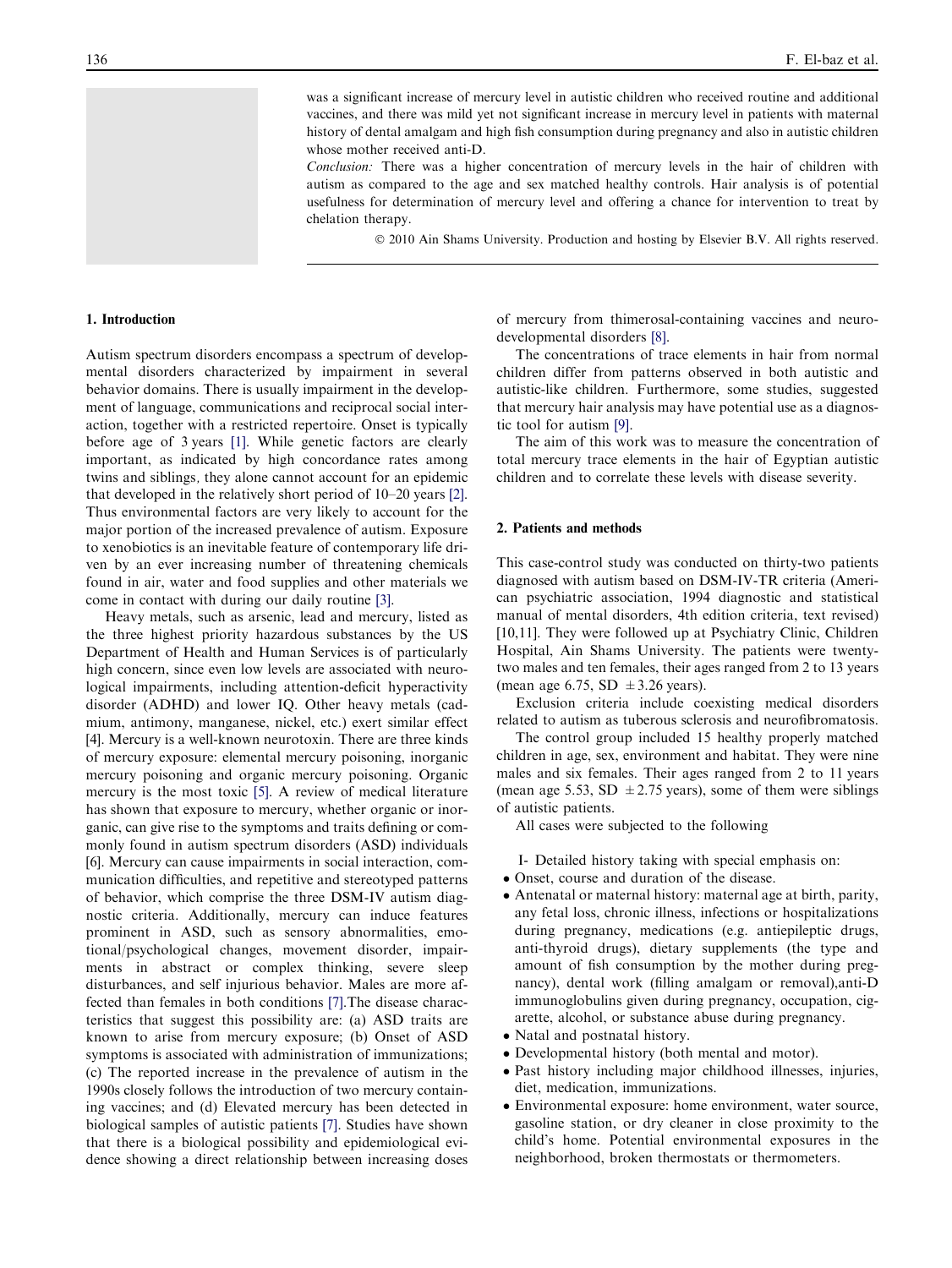- Family history of similar condition or any psychological or mental disorders.
- II- Thorough clinical examination laying stress on neurological examination.
- III- Psychiatric evaluation:
- Confirmation of diagnosis using DSM-IV-TR criteria of autism. i.e. impairments of language, social skills, and restricted stereotyped interest or activity.
- Assessment of mental age using Stanford–Binet intelligence scale (1986) [\[12\]](#page-5-0), to calculate the intelligence quotient (IQ). This test is used to measure the child cognitive abilities. It is suitable for children aging from 2–16 years. The test has two items, the verbal and the performance and the test item is chosen according to the child abilities. IQ was calculated by dividing the mental age by the chronological age multiplied by 100. Subnormal intellectual function is diagnosed when IO is below 70.
- Assessment of severity of autistic symptoms using childhood autism rating scale (CARS) [\[13\]](#page-5-0) which rates the child on a scale from one to four in each of fifteen areas (relating to people, emotional response, imitation, body use, object use, listening response, fear or nervousness, verbal communication, non-verbal communication, activity level, level and consistency of intellectual response, adaptation to change, visual response, taste, smell, touch response and general impression).
- IV- Measurement of mercury levels in the hair of the children:

Hair sampling is a non invasive technique, it is the best indicator of a given mineral in the body.

#### 2.1. Hair specimen collection

These samples were collected from cases and control by single cutting from the occipital region. The samples were cut to lengths of about 1.5–2 cm using clean stainless steal scissors. A minimum of 5–10 mg of hair was required for the hair analysis assay. Approximately 100 strands of hair  $(\sim 50 \text{ mg})$  were used. Adhesive paper was placed over the end of the hair strands closest to the scalp; the paper was marked with an arrow indicating the end of hair closest to the scalp. The samples were placed in a sealed plastic bag [\[14\]](#page-5-0).

# 2.2. Hair Hg analysis

This was done in our study using Atomic Absorption Spectrometry (AAS)/hydride system which is one of the most sensitive analytical techniques used for trace element determination. The determination depends on the formation of atomic mercury at room temperature after reacting with strong reducing agent as tin (II) chloride (stannous chloride)  $SnCl<sub>2</sub>$  or Sodium borohydride is used to liberate Hg as follows:

 $Hg^{++} + SnCl_2 \rightarrow +Hg$ 

# 2.3. Mercury reduction

- All mercury must be in ionic form, most is present in Organic-Mercury Complexes.

• Mercury solutions are unstable,  $0.01\%$  K<sub>2</sub>Cr<sub>2</sub>O<sub>7</sub> in 0.8 M  $HNO<sub>3</sub>$  is used to prevent mercury loss.

### 2.4. Methodology

#### 2.4.1. Sample preparation

- The samples were cleaned by acetone three times then washed by ultra pure water and dried in an oven at 70  $^{\circ}$ C over night. The hair samples were then digested for 15 min by adding 4 ml of  $HNO_3$  and 2 mL of  $H_2O_2$ , to 0.1 g hair. The digested samples were introduced to Hydride system AAS for mercury analysis [\[15\]](#page-5-0).
- N.B. The study was approved by the ethics committee of faculty of medicine, Ain shams university. A written informed consent was obtained from parents of all children involved in the study.

#### 2.4.2. Statistical methodology

Data entry and analyses were performed using SPSS statistical package version 10 (SPSS Inc., Chicago, IL, USA). The data were examined for normal distribution using Kolmogorov– Smirnov test. Mean, standard deviation, median and range were calculated for quantitative data. Qualitative data were presented as number and percent and the association between column and raw variables were examined using chi-square  $(\chi^2)$ test.

Student *t*-test was used to compare means of two groups. Mann Whitney-U test and Kruskal–Wallis  $H$  are non-parametric tests equivalent of the t-test and ANOVA test respectively. Correlation between variables was done using Spearmen rank correlation for non-parametric data.

For all above mentioned statistical tests done, the threshold of significance is fixed at 5% level (P value). P value of  $\leq 0.05$ indicates a significant result while,  $P$  value of  $\leq 0.001$  indicates a high significant result.

Box plots are useful to display differences between populations without making any assumptions of the underlying statistical distribution: they are non-parametric. The spacing between the different parts of the box helps to indicate the degree of dispersion (spread) and skewness in the data. Box plots can be drawn either horizontally or vertically five-number summaries:

- The smallest observation (sample minimum).
- Lower quartile  $(Q1) = 25\%$  of our study observation.
- Median  $(Q2) = 50\%$  of our study observation.
- Upper quartile  $(Q3) = 75\%$  of our study observation.
- Largest observation (sample maximum) [\[16\]](#page-5-0).

## 3. Results

This case-control study included thirty-two patients with autistic spectrum disorders (ASDs). They were 22 males (68.6%) and ten females (31.3%) with a male to female ratio 2:1, their ages ranged from 2–13 years with a mean age 6.7, SD  $\pm$ 3.2 years, eleven (34.4%) were less than 5 years, 14 (43.8%) from 5–9 years, seven  $(21.9\%)$  were > 9 years [Table 1](#page-3-0). The control group comprised fifteen healthy properly age and sex matched children, nine males and six females, their ages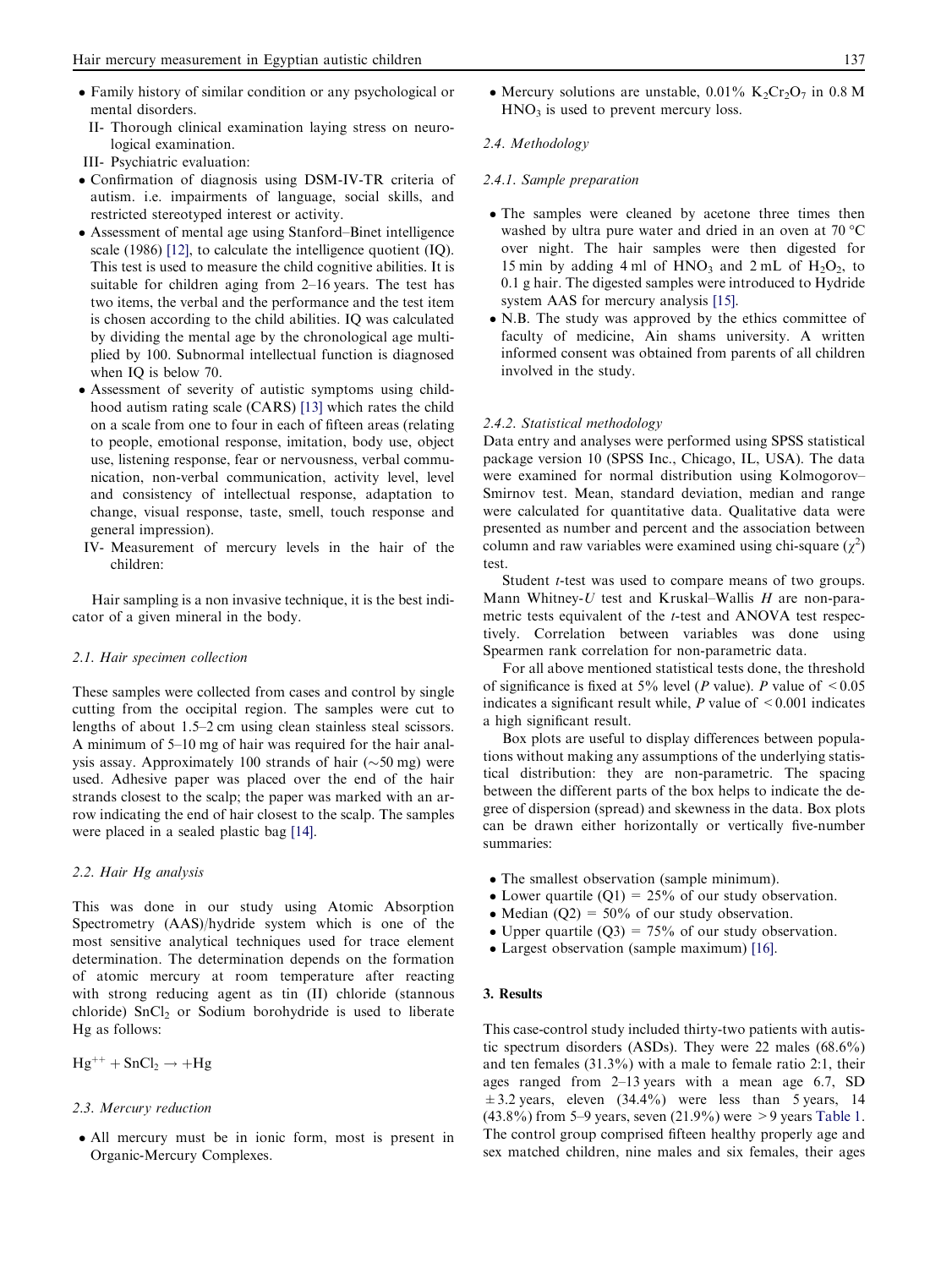| mercury exposure.                                                    |                        |  |  |  |  |
|----------------------------------------------------------------------|------------------------|--|--|--|--|
| Age of patients                                                      |                        |  |  |  |  |
| $<$ 5 years                                                          | 11 $(34%)$             |  |  |  |  |
| 5–9 years                                                            | 14 $(44\%)$            |  |  |  |  |
| $> 9$ years                                                          | 7(22%)                 |  |  |  |  |
| Age of diagnosis                                                     |                        |  |  |  |  |
| $1-3$ years                                                          | $29(90.6\%)$           |  |  |  |  |
| $3-6$ years                                                          | $3(9.4\%)$             |  |  |  |  |
| Sex M/F                                                              | $22/10$ (68.6% vs 31%) |  |  |  |  |
| Clinical types of ASD: AD/AS/Rett                                    | 28/3/1                 |  |  |  |  |
| Frequency of mercury exposure                                        |                        |  |  |  |  |
| Maternal dental amalgam                                              | $5(15.6\%)$            |  |  |  |  |
| $Anti-D$                                                             | $3(9.4\%)$             |  |  |  |  |
| Increased maternal fish consumption                                  | $4(12.5\%)$            |  |  |  |  |
| during pregnancy                                                     |                        |  |  |  |  |
| Routine vaccination                                                  | 32 $(100\%)$           |  |  |  |  |
| Additional vaccination                                               | 11 $(34.4\%)$          |  |  |  |  |
| ASD: autism spectrum disorder, AD: autism, AS: Asperger<br>syndrome. |                        |  |  |  |  |

<span id="page-3-0"></span>Table 1 Demographic data of the patients and frequency of mercury exposure.

ranged from 2–11 years; (mean 5.5, SD  $\pm$  2.7 years), none of them had a history of chronic illness. Twenty-nine patients (90.6%) were diagnosed before the age of 3 years while three patients (9.4%) were diagnosed after 3 years. Twenty-eight pa-

tients  $(87.5\%)$  had typical autism  $(AD)$ , three patients  $(9.4\%)$ had Asperger syndrome and one patient (3.1%) had Rett syndrome. As regards to frequency of exposure to mercury, five patients (15.6%) had history of maternal dental amalgam, three patients  $(9.4\%)$  had Rh -ve mothers who received Anti-D immunoglobulin, four patients (12.5%) had history of increased maternal fish consumption during pregnancy (three times per week), all patients received routine vaccination, and only eleven patients (34.4%) had additional vaccination (influenza, chicken pox, meningitis) Table 1.

There was a highly statistically significant difference between mean hair mercury level in cases  $(0.79 \pm 0.51$  ppm) and mean mercury level in control group  $(0.12 \pm 0.09 \text{ ppm})$  $(P < 0.001)$  Table 2, Fig. 1. There was a significant increase in hair mercury level in autistic patients who received routine and additional vaccination such as (influenza, chicken pox and meningitis vaccine) [Fig. 2.](#page-4-0) There was a mild yet not significant increase of mean hair mercury level in autistic patients with history of maternal dental amalgam and fish consumption during pregnancy and in patients whose mother received anti-D immunoglobulin ([Table 3\)](#page-4-0).

There was no significant difference in mercury level in different IQ groups of patients, however, mercury level was higher in the group of mentally retarded patients. There was no significant difference in mercury level in different age groups of patients. The mean mercury level in male patients was high-

| <b>Table 2</b> Statistical comparison of mean hair mercury levels in cases and control group. |                    |                  |         |                   |  |  |
|-----------------------------------------------------------------------------------------------|--------------------|------------------|---------|-------------------|--|--|
| Mercury (Hg) level                                                                            | Control $(n = 15)$ | Cases $(n = 32)$ |         | Mann-Whitney test |  |  |
| Mean (PPM)                                                                                    | 0.121              | 0.794            |         |                   |  |  |
| $\pm$ SD                                                                                      | 0.086              | 0.513            | $-5.18$ | $0.001$ *         |  |  |
| Range                                                                                         | $0.04 - 0.34$      | $0.13 - 1.81$    |         |                   |  |  |
| Median                                                                                        | 0.081              | 0.611            |         |                   |  |  |
| sic sic                                                                                       |                    |                  |         |                   |  |  |

Highly significant  $P \leq 0.001$ .



Figure 1 Modified box plots show the median of mercury levels in cases and control.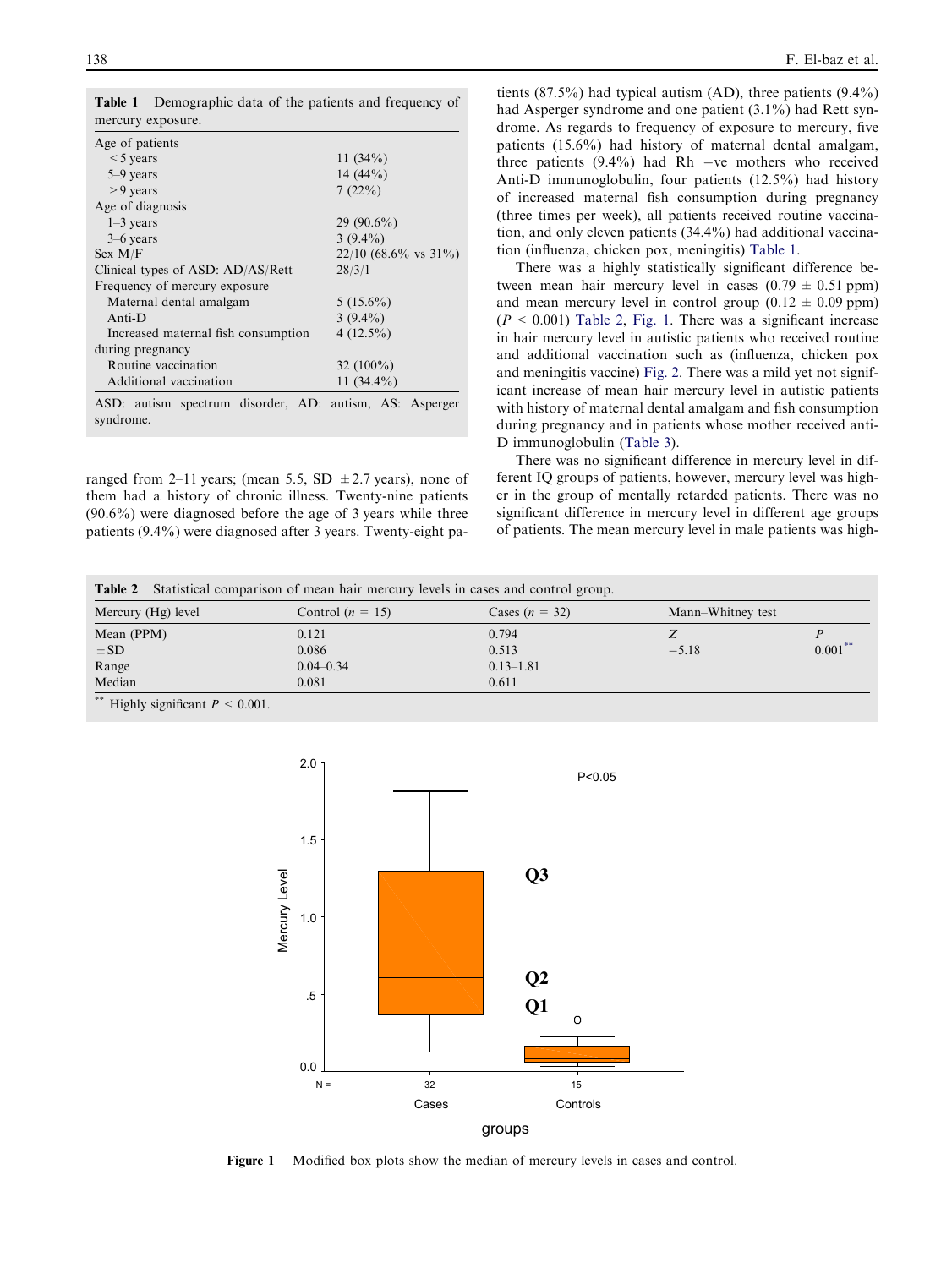<span id="page-4-0"></span>

Figure 2 Histogram shows the mean Hg levels in cases according to history of additional vaccines.

| Hg exposure            | Present    |          |        | Absent        |            |          | Mann–Whitney test |               |       |      |
|------------------------|------------|----------|--------|---------------|------------|----------|-------------------|---------------|-------|------|
|                        | Mean (PPM) | $\pm$ SD | Median | Range         | Mean (PPM) | $\pm$ SD | Median            | Range         | Z     | P    |
| Dental amalgam         | 1.211      | 0.575    | 1.368  | $0.27 - 1.81$ | 0.717      | 0.473    | 0.572             | $0.13 - 1.67$ | -1.58 | 0.12 |
| Anti-D                 | 1.240      | 0.432    | 1.290  | $0.79 - 1.65$ | 0.748      | 0.505    | 0.572             | $0.13 - 1.81$ | 1.65  | 0.09 |
| Fish consumption       | 1.103      | 0.564    | 1.173  | $0.40 - 1.67$ | 0.750      | 0.501    | 0.587             | $0.13 - 1.81$ | 1.31  | 0.21 |
| Additional vaccination | 1.026      | 0.529    | 0.914  | $0.23 - 1.81$ | 0.673      | 0.473    | 0.549             | $0.13 - 1.59$ | 2.00  | 0.05 |

er (0.85  $\pm$  0.5 ppm) than the mean mercury level in female patients (0.68  $\pm$  0.6 ppm) yet the difference was not statistically significant. There was no significant difference in hair mercury level between ASDs as regards to age of onset of disease or clinical presentation.

#### 4. Discussion

Little work has been done to investigate the potential contributions of environmental neurotoxicant exposure to childhood psychiatric morbidity, although the hypothesis that autism is associated with prenatal or early postnatal exposure has been raised [\[17\].](#page-5-0)

The current study showed a significant higher hair mercury level among autistic group compared with the age and sex matched healthy control group. This was in agreement with Fido et al., who reported that autistic children had higher levels of hair mercury than non autistic children [\[18\].](#page-5-0)

Also our results were in accordance with other authors who hypothesized that autism spectrum disorders is a mercurial syndrome and similarities are found between prenatal /infantile mercury exposure including delayed language, defective communication and repetitive behaviors [\[6,19\].](#page-5-0)

In contrary to our results, other studies found that hair mercury of autistic children was significantly lower than that of the control group. They suggested that autistic children retain mercury in their body due to impairment in detoxification pathways [\[20,21\].](#page-5-0) However, Ip et al. found no difference in mercury levels in hair and blood of autistic children comparing with non autistic normal children [\[22\]](#page-6-0). The environmental protection agency (EPA) warns that pregnant women can be exposed to methylemercury by the consumption of contaminated fish or the use of dental amalgam, and their offspring may have developmental and neurological abnormalities [\[23\].](#page-6-0)

As regard to prenatal exposure to mercury in our study, 12.5% of mothers of autistic patients consumed fish more than two times a week during pregnancy and showed increased hair mercury levels in their children. This was in agreement with many authors who reported a positive correlation between mercury concentration in hair and annual fish intake and added that fish is the major source of dietary mercury, and that cooked fish retains the same amount of mercury as raw fish [\[24,25\].](#page-6-0)

In the present work, autistic children whose mothers had a history of dental amalgam fillings during pregnancy showed a higher level of hair mercury. This is in accordance with some authors [\[26,27\].](#page-6-0) Other studies found a positive correlation between fetal hair mercury level and the number of maternal amalgam fillings [\[28,29\]](#page-6-0). This may be due to escape of mercury vapour during the preparation of amalgam restoration and so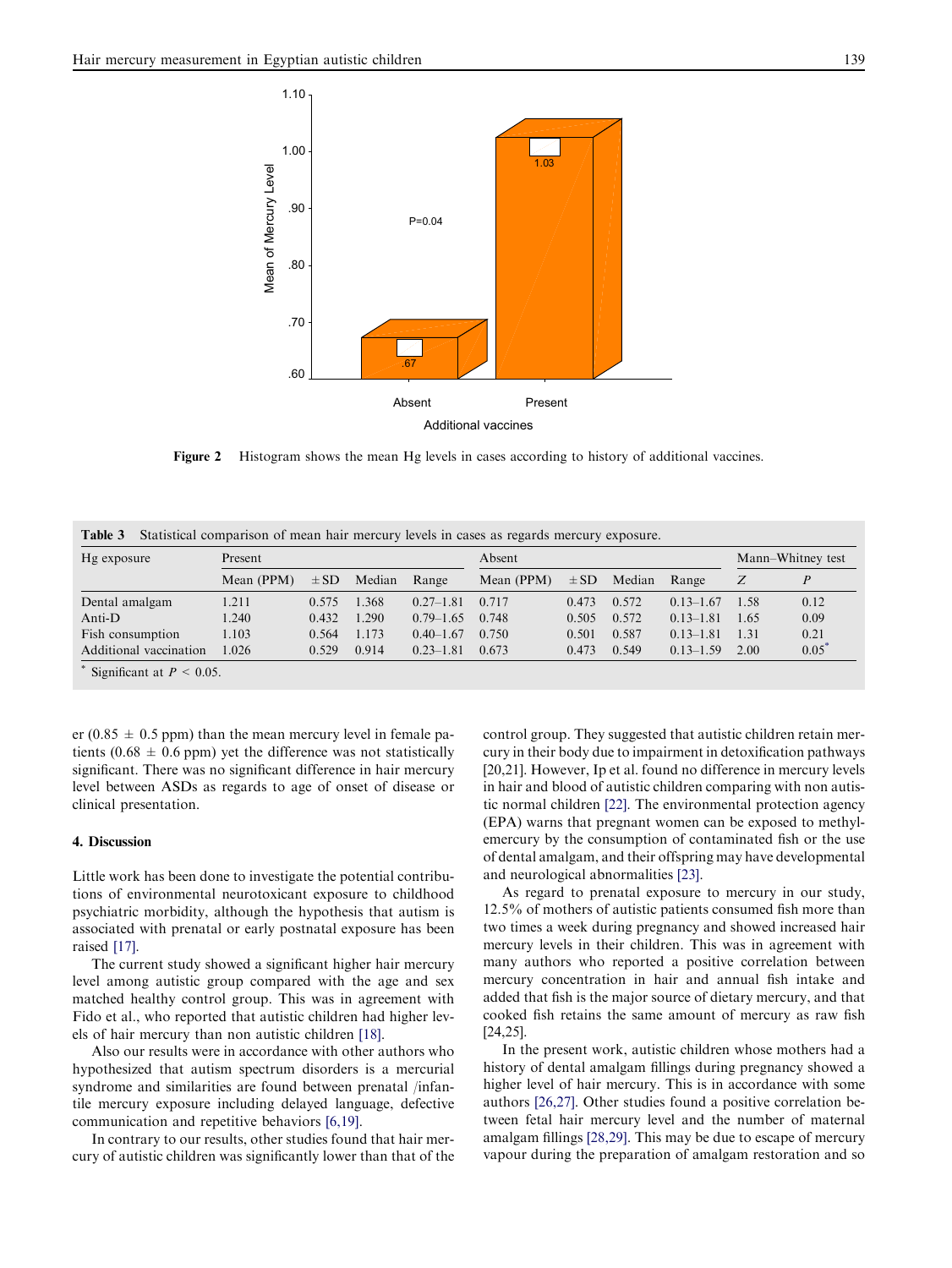<span id="page-5-0"></span>some of the vapour may be inhaled. However, Bellinger et al. disagreed with our results as they reported that exposure to dental amalgam restorations has no effect on neuropsychological functions or disorders [\[30\].](#page-6-0) Also our study revealed that 9.4% of mothers of our autistic children received anti-D immunoglobulin, and their children showed higher mercury levels. This was in agreement with other authors [20,31]. However another study opposed this finding [\[32\].](#page-6-0) Rodier et al. suggested that migratory cells undergoing mitosis in the neural tube of the fetus are particularly vulnerable to toxic insults. A growing fetus also lacks the important capacity for drug detoxification, and the incomplete development of the blood/ brain barrier further increases vulnerability at this stage. The interactions of the natural trace elements in the body are complicated and interconnected, altering or supplementing one system may have a dramatic impact on another. Whether toxic elements are instrumental from the very beginning of the pathologic process of autism or appear later in the process and cause further damage is not known [\[33\].](#page-6-0)

Postnatal exposure to mercury can occur by vaccination. In our study, all the autistic children received the compulsory vaccinations while only 34% of patients received additional vaccines that group showed a significant increase in hair mercury level. Also, increased cumulative doses of mercury exposure from thiomersal-containing childhood vaccines with the increasing population prevalence of children diagnosed with ASD was reported previously [\[34,35\]](#page-6-0). Geier et al. showed that there was a statistically significant increase in the incidence of autism and speech disorders for the thiomersal containing DTaP vaccinated cases, compared to thiomersal free DTaP vaccinated cases [\[36\].](#page-6-0) On the other hand, other studies concluded that there were no associations between thiomersal exposure in infant's vaccines and neurodevelopmental outcomes [\[37–39\].](#page-6-0)

In our study, hair mercury levels of autistic patients showed no correlation with onset of disease, or different clinical presentations, however, mercury level was higher in those patients with the lowest mentality and those with severe degree of autism according to CARS, also those patients with positive family history of similar conditions or other neuro-developmental disorders.

This was in agreement with other studies that estimated a dose response relationship between maternal mercury and childhood decrements in I.Q. [\[40,41\].](#page-6-0) Also, mercury intoxication associated urinary porphyrins were significantly increased with the increased severity of autism as indicated by CARS score [\[42\]](#page-6-0).

#### 5. In conclusion

- The results of this study showed the presence of higher levels of mercury in the hair of children with autism as compared to the age and sex matched healthy controls.
- Biological damage from mercury as a neurotoxic substance, beside genetic susceptibility in the form of reduced ability to excrete mercury and/or increased environmental exposure at key times in development may play a causal role in autism.
- It is mandatory to minimize exposure to mercury through judicious consumption of fish and avoidance of dental amalgam fillings during pregnancy, as well as substitution of claimed vaccines conservatives by others that do not contain methylmercury.
- Hair analysis is of potential usefulness for determination of mercury level and offering a chance for intervention to treat by chelation therapy.
- Further research on a wider scale is needed in this area.

#### References

- [1] Ferri F. Autism spectrum disorders. In: Ferri's clinical advisor instant diagnosis and treatment, 5 books in 1, 1st ed. Philadelphia: Mosby Inc. of Elsevier eds; 2010. p. 121.
- [2] Herbert MR, Russo JP, Yang S. Autism and environmental genomics. Neurotoxicology 2006;27:671–84.
- [3] Deth R, Muratore C, Benzecry J. How environmental and genetic factors combine to cause autism: a redox/methylation hypothesis. Neuro Toxicol 2008;29:190–201.
- [4] Wright RO, Amarasiriwardena C, Woolf AD. Neuropsychological correlates of hair arsenic, manganese, and cadmium levels in school-age children residing near a hazardous waste site. Neurotoxicology 2006;27:210–6.
- [5] Ng DK, Chan CH, Soo MT, Lee RS. Low-level chronic mercury exposure in children and adolescents: meta-analysis. Pediatr Int 2007;49(1):80-7.
- [6] Bernard S, Enayati A, Redwood L, Roger H, Binstock T. Autism: a novel form of mercury poisoning. Med Hypotheses 2001;56:462–71.
- [7] Bernard S, Enayati A, Roger H, Binstock T, Redwood L. The role of mercury in the pathogenesis of autism. Mol Psychiatr 2002;7:542–3.
- [8] Geier DA, Geier MR. A comparative evaluation of the effects of MMR immunization and mercury doses from thimerosal-containing childhood vaccines on the population prevalence of autism. Med Sci Monit 2005;11(10):13–4.
- Wecker L, Miller SB, Cochran SR, Dugger DL, Johnson WD. Trace element concentrations in hair from autistic children. J Ment Defic Res 1985;29:15–22.
- [10] American Psychiatric Association. Diagnostic and statistical manual of mental disorders, 4th ed., Text revision (DSM-IV-TR). Washington, DC: American Psychiatric Publishing; 2000.
- [11] American Psychiatric Association. Diagnostic and statistical manual of mental Disorders, 4th ed. Washington, DC: American Psychiatric Association; 1994.
- [12] Harrington JW, Rosen L, Garneco A, Patrick PA. Parental perceptions and use of complementary and alternative medicine practices for children with autistic spectrum disorders in private practice. J Dev Behav pediatr 2006;27:S156–61.
- [13] Schopler E, Reichler RJ, Renner BR. The childhood autism rating scale (CARS): for diagnostic screening and classification of autism. New York: Irvington; 1986.
- [14] McDowell MA, Dillon CF, Osterloh J. Hair mercury levels in US children and women of childbearing age. Environ Health Perspect 2004;112:1165–71.
- [15] Chakraborty R, Das AK, Cervera M. De la Guardia Fresenius. J Anal Chem 1996;355:99–111.
- [16] Rousseeuw PJ, Ruts I, Tukey JW. The Bagplot: a Bivariate Boxplot. Am Statistician 1999;53:382–7.
- [17] Lonon E, Etzel RA. The environment as an etiologic factor in autism: a new direction for research. Environ health perspect 2000;108(3):401–4.
- [18] Fido A, Al-Saad S. Toxic trace elements in the hair of children with autism. Autism 2005;9:290–8.
- [19] Muller RA. The study of autism as a distributed disorder. Ment Retard Dev Disabil Res Rev 2007;13:85–95.
- [20] Holmes AS, Blaxill MF, Haley BE. Reduced levels of mercury in first baby haircuts of autistic children. Int J Toxicol 2003;22:277–85.